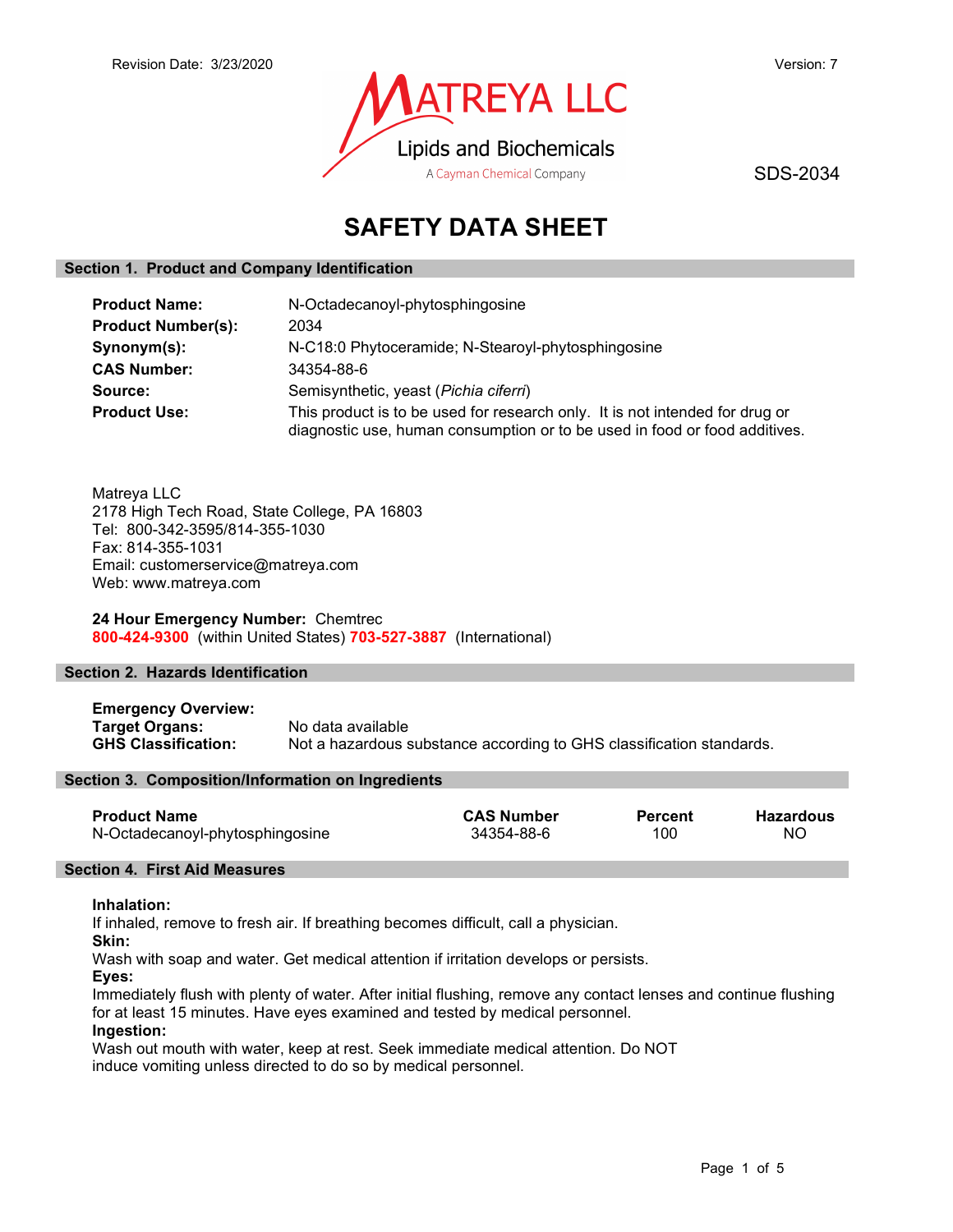# Section 5. Fire Fighting Measures

#### Suitable extinguishing media:

Use dry chemical, alcohol-resistant appropriate foam, carbon dioxide, or water spray.

Specific hazards arising from the chemical:

No data available

Special protective actions for fire fighters:

No data available

# Special protective equipment for fire fighters:

Wear breathing apparatus and use water spray to keep fire-exposed containers cool.

# Section 6. Accidental Release Measures

# Personal precautions:

Wear appropriate personal protective equipment. After contact with skin, wash immediately with plenty of water.

#### Environmental precautions:

Do not let product enter drains.

# Methods and Materials for containment and cleaning up:

Sweep up and keep in suitable, closed container for disposal.

# Section 7. Handling and Storage

# Precautions for safe handling:

Avoid contact with eyes, skin or clothing. Do not ingest. Use only with adequate ventilation. Keep sealed when not in use. Wear appropriate personal protective equipment.

# Conditions for safe storage, including incompatibilities:

Recommended storage temperature: -20°C. Keep container tightly closed in a dry and well-ventilated place.

# Section 8. Exposure Controls/Personal Protection

This product contains no substances with occupational exposure limit values.

# Engineering Controls:

No specific ventilation required.

# Personal Protective Equipment:

#### Respiratory protection:

Respiratory protection is not required. Where protection from nuisance levels of dusts are desired, use type N95 (US) or type P1 (EN 143) dust masks. Use respirators and components tested and approved under appropriate government standards such as NIOSH (US) or CEN (EU).

#### Hand protection:

For prolonged or repeated contact use protective gloves. Recommended: Nitrile rubber Eye protection:

Safety eyewear should be worn at all times to avoid exposure to liquid splashes, mists, or dusts. Recommended: Safety glasses with side shields or goggles.

#### Skin protection:

Protective clothing should be selected specifically for the working place, depending on concentration and quantity of the hazardous substances handled. Recommended: Lab coat

# Section 9. Physical and Chemical Properties

| Appearance:                              | Solid             |
|------------------------------------------|-------------------|
| Odor:                                    | No data available |
| Odor threshold:                          | No data available |
| :bH                                      | No data available |
| <b>Melting/Freezing point:</b>           | No data available |
| Initial boiling point and boiling range: | No data available |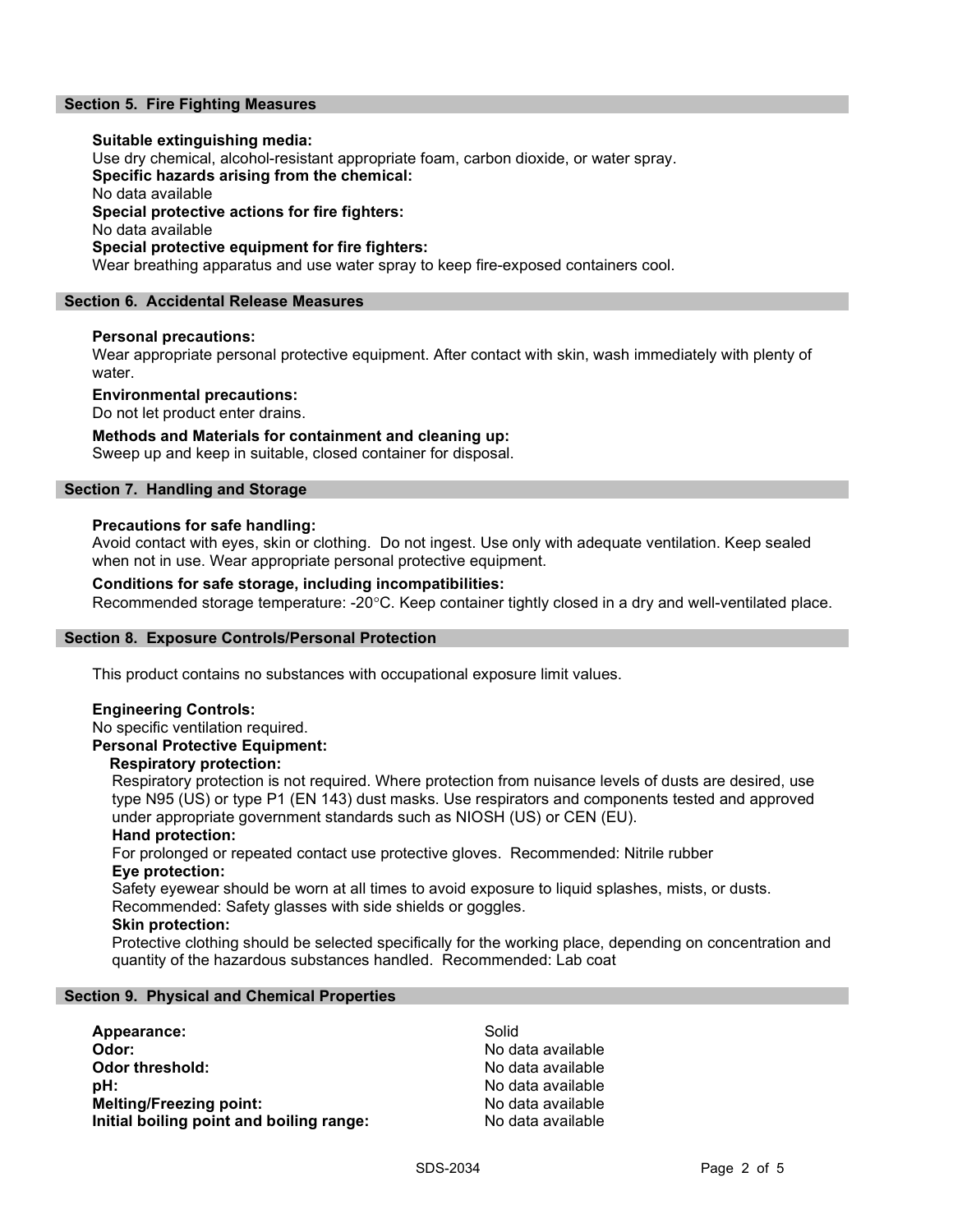- Flash point:<br>
Evaporation rate:<br>
Evaporation rate: No data available Evaporation rate: No data available Flammability (solid, gas): Upper/Lower flammability or explosive limit: No data available Vapor pressure: No data available **Vapor density:** No data available in the set of the set of the No data available Relative density: No data available Solubility (ies): Chloroform/methanol, 1:1 (warm) Partition coefficient (n-octanol/water): No data available Auto-ignition temperature:  $\begin{array}{ccc} \text{Auto-ignition temperature:} & \text{No data available} \end{array}$ Decomposition temperature: **Viscosity:** No data available in the set of the set of the set of the set of the set of the set of the set of the set of the set of the set of the set of the set of the set of the set of the set of the set of the set of t Molecular formula:  $\text{C}_{36}H_{73}NO_4$ <br>Molecular weight:  $584$ Molecular weight:
	-

# Section 10. Stability and Reactivity

#### Reactivity:

Stable under recommended storage conditions.

#### Chemical stability: Stable under recommended storage conditions.

Possibility of hazardous reaction: No data available.

Conditions to avoid: No data available.

Incompatible materials: No data available.

Hazardous decomposition products: No data available.

# Section 11. Toxicological Information

# Acute toxicity:

No data available.

Skin corrosion / irritation: No data available.

Serious eye damage / irritation: No data available. Respiratory or skin sensitization: No data available.

# Germ cell mutagenicity:

No data available.

# Carcinogenicity:

No component of this product present at levels greater than or equal to 0.1% is identified as a carcinogen or potential carcinogen by IARC, ACGIH, NTP or OSHA.

Reproductive toxicity: No data available.

Specific target organ toxicity - single exposure: No data available.

#### Specific target organ toxicity - repeated exposure: No data available.

Aspiration hazard: No data available.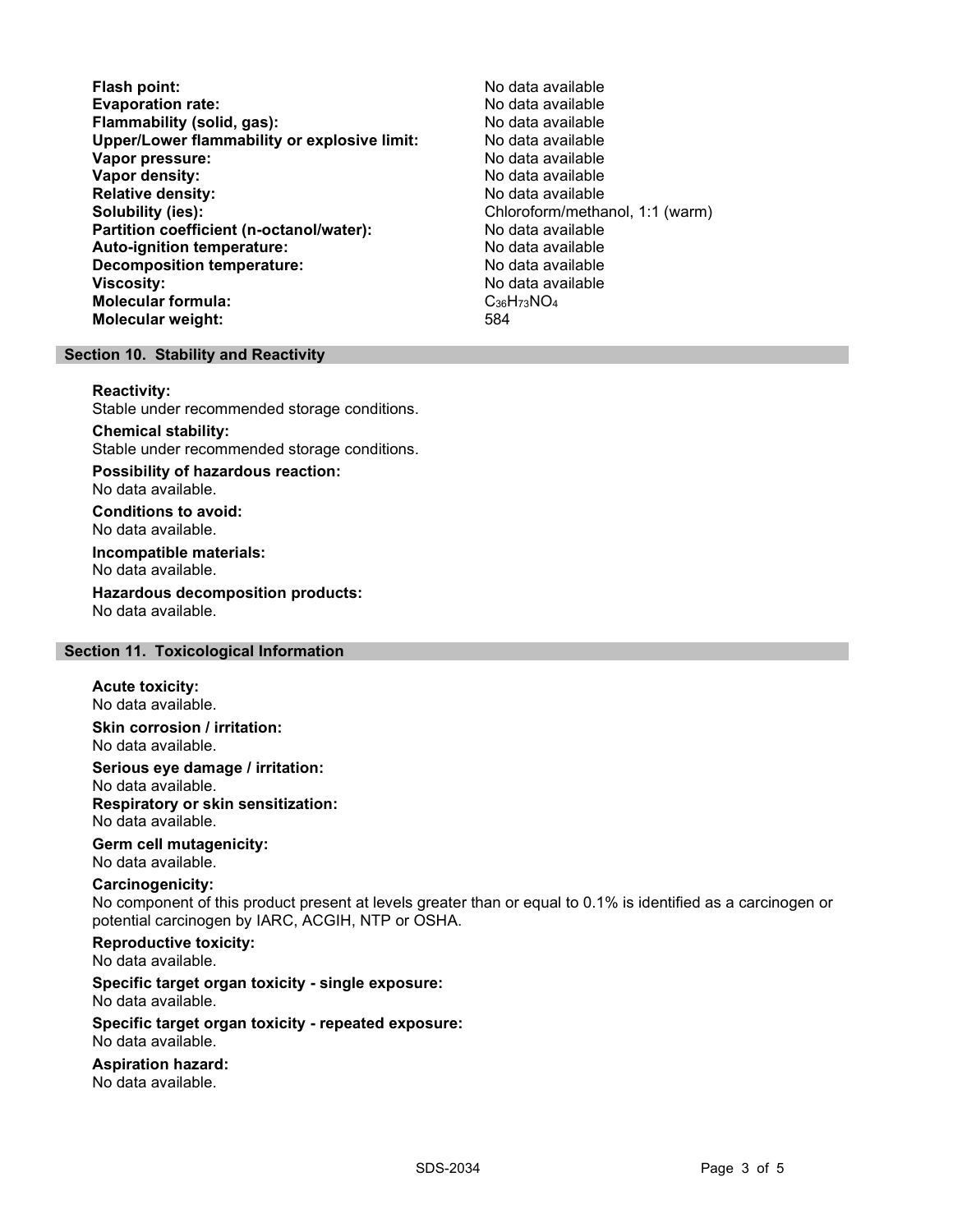# Section 12. Ecological Information

Toxicity: No ecological data available for this product. Persistence and degradability: No data available. Bioaccumulative potential: No data available. Bioaccumulation: No data available. Mobility in soil: No data available.

Other adverse effects: No data available.

#### Section 13. Disposal Consideration

#### Disposal methods:

Observe all federal, state and local environmental regulations.

#### Section 14. Transportation Information

| DOT (US)<br><b>UN Number:</b>                       | Not dangerous goods |
|-----------------------------------------------------|---------------------|
| <b>Land Transport ADR/RID</b><br><b>UN Number:</b>  | Not dangerous goods |
| <b>Maritime Transport IMDG</b><br><b>UN Number:</b> | Not dangerous goods |
| <b>Air Transport ICAO/IATA</b><br><b>UN Number:</b> | Not dangerous goods |

### Section 15. Regulatory Information

 Product Name CAS Number N-Octadecanoyl-phytosphingosine 34354-88-6

### SARA 302 Components:

No chemicals in this material are subject to the reporting requirements of SARA Title III, Section 302.

#### SARA 313 Components:

This material does not contain any chemical components with known CAS numbers that exceed the threshold (De Minimis) reporting levels established by SARA Title III, Section 313.

#### SARA 311/312 Hazards:

No 311/312 SARA Hazards

### California Prop. 65 Components:

This product does not contain any chemicals known to State of California to cause cancer, birth, or any other reproductive defects.

#### DSL/NDSL status:

This product contains the following components that are not on the Canadian DSL nor NDSL lists.

| Component                       | <b>CAS Number</b> |  |
|---------------------------------|-------------------|--|
| N-Octadecanoyl-phytosphingosine | 34354-88-6        |  |